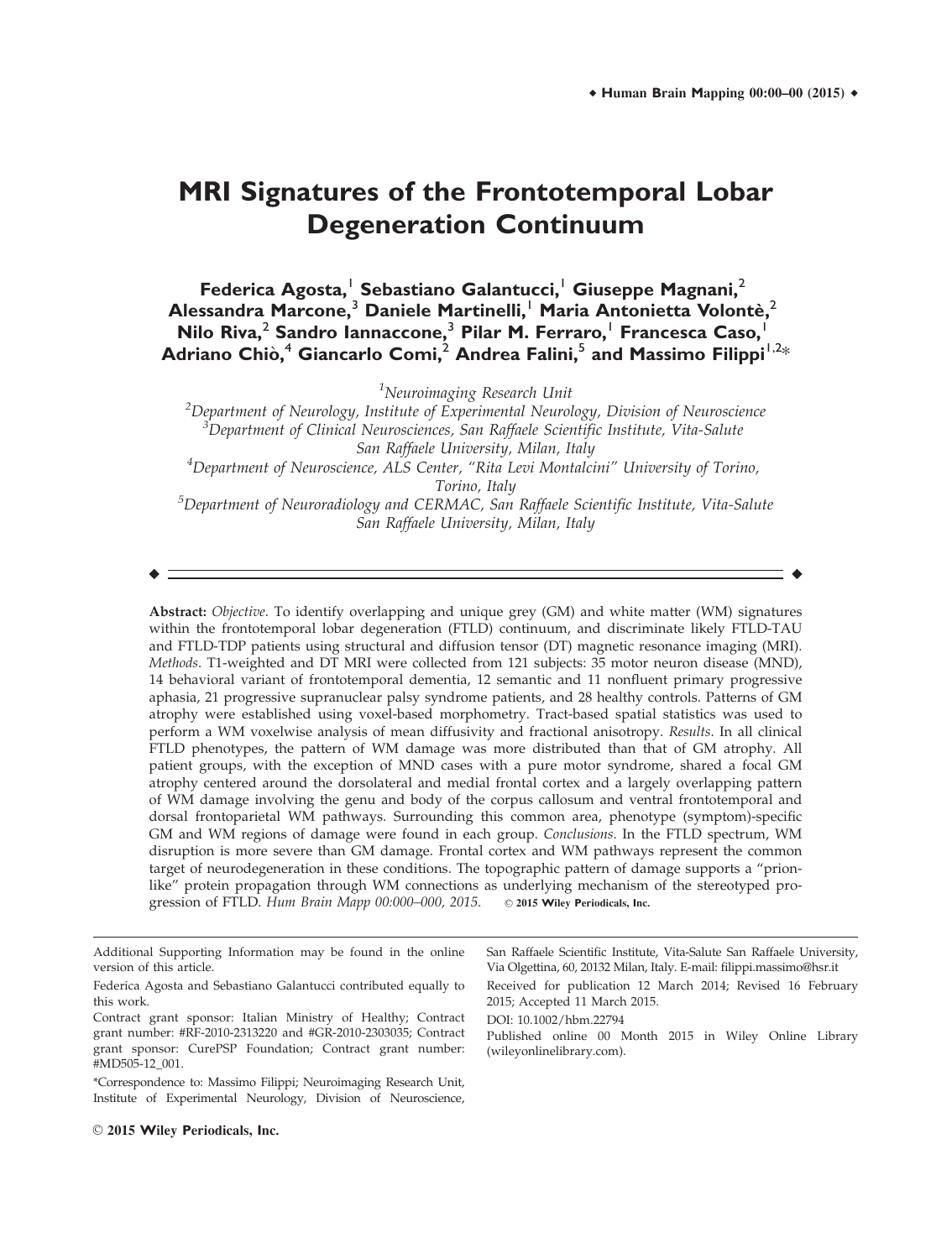Key words: frontotemporal lobar degeneration; frontotemporal dementia; amyotrophic lateral sclerosis; motor neuron disease; primary progressive aphasia; progressive supranuclear palsy; white matter; diffusion tensor MRI

r r

# **INTRODUCTION**

Frontotemporal lobar degeneration (FTLD) pathology may present as one of three clinical frontotemporal dementia (FTD) syndromes (Irwin et al., in press): a behavioral–dysexecutive disorder (behavioral variant FTD, bvFTD), the most frequent phenotype; a language disorder including nonfluent/agrammatic (nfvPPA) and semantic (svPPA) primary progressive aphasia (PPA) variants; or a motor disorder such as motor neuron disease (MND), corticobasal syndrome (CBS), and progressive supranuclear palsy syndrome (PSPs).

A consistent pathological feature across the FTLD continuum is the accumulation of certain neuronal proteins. Approximately half of the FTLD patients have hyperphosphorylated tau inclusions (FTLD-TAU), whereas most of the remainder have an accumulation of TDP-43 (FTLD-TDP) (Rohrer et al., 2011). TDP-43 is also the principal protein inclusion in MND (Neumann et al., 2006). The various types of inclusions share the capability to aggregate and propagate in a "prion-like" manner (Soto, 2012). The phenotypic variations within the spectrum may be explained not only by the existence of distinct protein strains, but also by the propagation of misfolded proteins from a region of focal onset to nonadjacent regions along discrete brain networks (Brettschneider et al., 2013, 2014; Clavaguera et al., 2013).

Our understanding of brain networks' alterations across the FTLD spectrum has been fruitfully expanded in the past few years through the use of MRI. There is a broad correspondence between canonical FTLD clinical syndromes and profiles of grey matter (GM) atrophy (Agosta et al., 2011; Chiò et al., 2014). More recently, diffusion tensor (DT) MRI has been used to interrogate the white matter (WM) tract abnormalities in these patients, suggesting a relative specificity in distinguishing these conditions (Agosta et al., 2011; Chiò et al., 2014). Despite the clinical, genetic, and pathological overlap, patterns of brain damage across the whole continuum are still largely unexplored. Very few studies have directly compared brain involvement in patients with bvFTD relative to MND (Lillo et al., 2012) or CBS (Tovar-Moll et al., 2014).

The aims of this study were: to characterize GM atrophy and WM damage in the clinical syndromes within the FTLD continuum to identify an overlapping pattern of damage regardless the clinical phenotype as well as unique GM and WM signatures for each variant; and to investigate the ability of structural and DT MRI in discriminating in vivo FTLD-TAU and FTLD-TDP cases. To this latter purpose, patients with clinical diagnoses of puremotor MND (MND-pm), MND with cognitive and/or behavioral impairment (MND-plus), and svPPA, which are likely to have FTLD-TDP, were contrasted to patients with clinical diagnoses of nfvPPA and PSPs, which are likely to harbor FTLD-TAU pathology (Rohrer et al., 2011).

# **METHODS**

# **Subjects**

Native Italian-speaking patients were consecutively recruited. MND, bvFTD, svPPA, nfvPPA, and PSPs diagnoses were made in accordance with international criteria (Brooks et al., 2000; Gorno-Tempini et al., 2011; Litvan et al., 1996; Pringle et al., 1992; Rascovsky et al., 2011). Patients received a comprehensive evaluation including neurological history and examination, and neuropsychological testing. Assessments were performed by experienced evaluators blinded to MRI. Cerebrospinal fluid (CSF) samples were obtained from PPA patients, and amyloid  $\beta_{1-42}$  (A $\beta_{1-42}$ ), total Tau and phosphorylated Tau were determined. Native Italian-speaking healthy controls were recruited among spouses of patients and by word of mouth. Subjects were excluded if they had: family history of neurodegenerative diseases; significant medical illnesses or substance abuse that could interfere with cognition; major systemic, psychiatric or other neurological illnesses; focal or diffuse brain damage, including cerebrovascular diseases on MRI.

A total of 121 subjects were recruited: 35 MND, 14 bvFTD, 12 svPPA, 11 nfvPPA, 21 PSPs patients, and 28 controls (Table I). The MND group included 26 amyotrophic lateral sclerosis (ALS) and nine primary lateral sclerosis (PLS) cases. No PPA patient had AD-like CSF biomarkers.

Approval was received from the local ethical standards committee on human experimentation and written informed consent was obtained from all subjects participating in the study or their caregivers.

#### **Cognitive Assessment**

Neuropsychological assessment was performed by an experienced neuropsychologist blinded to the MRI results. Scores on neuropsychological tests were age-, sex-, and education-corrected using related normative values, whenever available. The appendix reports the list of neuropsychological tests obtained in each patient group. To be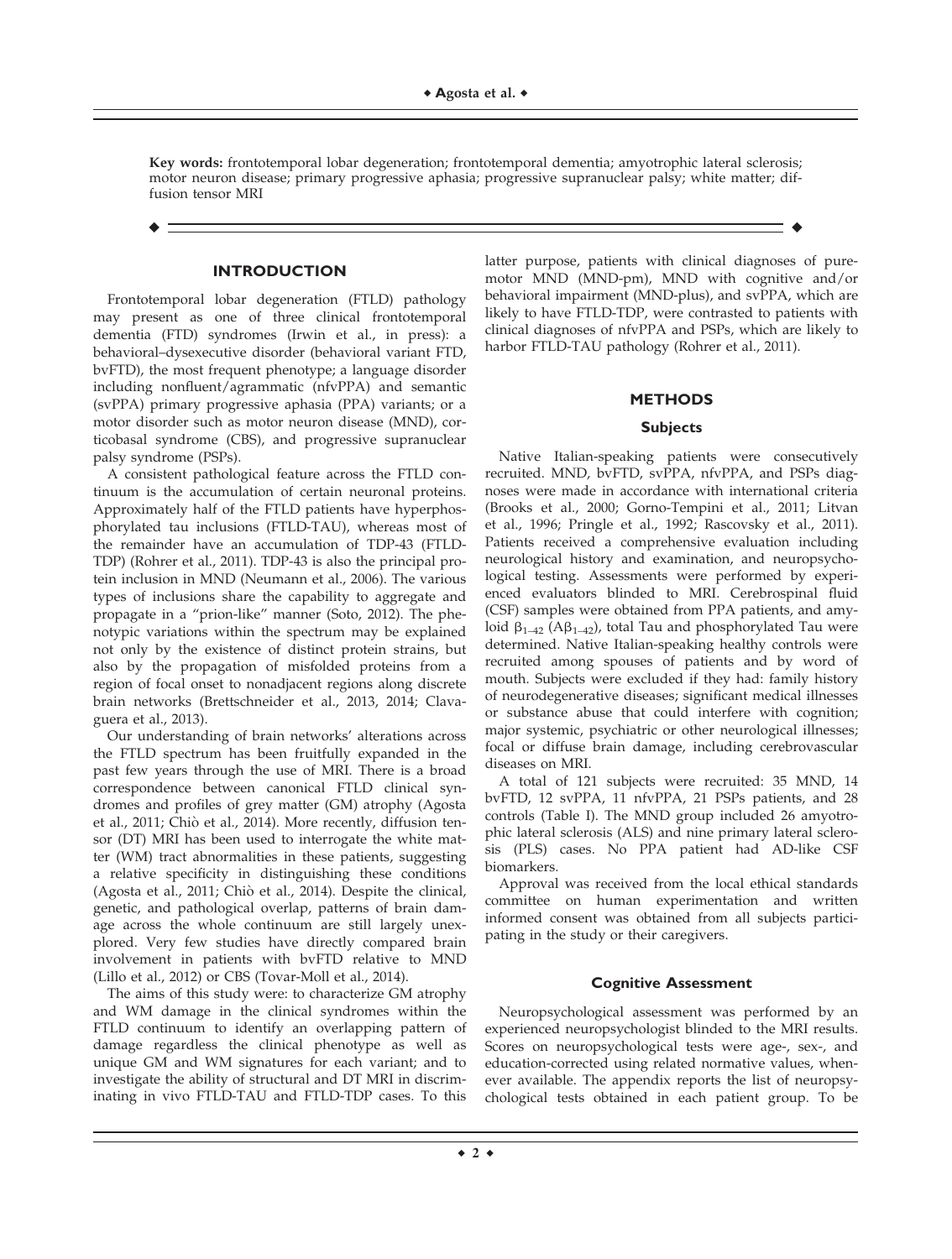|                                                                                   |                                                                                                 |                                                                    | TABLE I. Demographic and clinical findings in FTLD patient groups and healthy controls |                                                     |                                                                           |                                                                                                                                                                                                                                                                                                                                                                                                                                                                                                                                                                                                                                                                                                                                                                                                                                                                                                                                                                                    |                              |                |
|-----------------------------------------------------------------------------------|-------------------------------------------------------------------------------------------------|--------------------------------------------------------------------|----------------------------------------------------------------------------------------|-----------------------------------------------------|---------------------------------------------------------------------------|------------------------------------------------------------------------------------------------------------------------------------------------------------------------------------------------------------------------------------------------------------------------------------------------------------------------------------------------------------------------------------------------------------------------------------------------------------------------------------------------------------------------------------------------------------------------------------------------------------------------------------------------------------------------------------------------------------------------------------------------------------------------------------------------------------------------------------------------------------------------------------------------------------------------------------------------------------------------------------|------------------------------|----------------|
|                                                                                   | MND-pm                                                                                          | MND-plus                                                           | bvFTD                                                                                  | <b>Addrs</b>                                        | nfvPPA                                                                    | PSP <sub>s</sub>                                                                                                                                                                                                                                                                                                                                                                                                                                                                                                                                                                                                                                                                                                                                                                                                                                                                                                                                                                   | EC                           | $\overline{L}$ |
| Age at MRI                                                                        | $58.9 \pm 10.9$ (35-77) 64.1 ± 8.5 (44-76)                                                      |                                                                    | $61.6 \pm 8.2$ (46-75)                                                                 | $65.5 \pm 8.5 (51 - 82)^*$                          | $68.1 \pm 6.0 (59 - 80)^{* \times}$                                       | $69.5 \pm 7.5 (52 - 85)^{\circ * \times}$                                                                                                                                                                                                                                                                                                                                                                                                                                                                                                                                                                                                                                                                                                                                                                                                                                                                                                                                          | $64.1 \pm 5.6$ $(58 - 75)^*$ | 0.01           |
| (years)<br>Gender                                                                 | 10/11                                                                                           | $\mathcal{P}$                                                      | 5/9                                                                                    | 7/5                                                 | 7/4                                                                       | 9/12                                                                                                                                                                                                                                                                                                                                                                                                                                                                                                                                                                                                                                                                                                                                                                                                                                                                                                                                                                               | 18/10                        | 0.51           |
| Education (years)<br>(women/men)<br>Age at onset                                  | $57.7 \pm 11.8$ (32-77)<br>$11.1 \pm 3.7 (3 - 17)$ °                                            | $(42 - 77)$<br>$9.6 \pm 4.2$ (4-18) <sup>o</sup><br>$62.9 \pm 8.7$ | $58.7 \pm 7.2$ (44-69)<br>$10.8 \pm 5.1 (3 - 18)$ °                                    | $63.2 \pm 8.9$ (50-81)<br>$11.0 \pm 5.5$ $(3-18)$ ° | $66.4 \pm 5.9 (58 - 79)^{* \times}$<br>$10.0 \pm 6.2$ (5-22) <sup>o</sup> | $67.2 \pm 8.1 (50 - 81)^{* \times}$<br>$8.9 \pm 4.1$ (5-17)°                                                                                                                                                                                                                                                                                                                                                                                                                                                                                                                                                                                                                                                                                                                                                                                                                                                                                                                       | $14.4 \pm 4.7$ (5-24)        | 0.02<br>0.02   |
| Disease duration<br>(years)                                                       | $27.0 \pm 23.8$ (6-97)                                                                          | $26.0 \pm 22.5$ (3-70)                                             | $38.4 \pm 26.0$ $(8-97)$                                                               | $44.0 \pm 18.5$ (23-84)                             | $36.1 \pm 17.6$ (15-70)                                                   | $47.4 \pm 33.1 (3 - 166)^{*#}$                                                                                                                                                                                                                                                                                                                                                                                                                                                                                                                                                                                                                                                                                                                                                                                                                                                                                                                                                     |                              | 0.02           |
| (months)<br>UPDRS III<br>CDR-SB                                                   |                                                                                                 |                                                                    | $4.5 \pm 2.6$ (2-9) <sup><math>\wedge</math></sup>                                     | $2.4 \pm 2.3$ (0.5-8)                               | $2.6 \pm 1.0$ (1.5-4)                                                     | $60.6 \pm 24.9$ (0-92)                                                                                                                                                                                                                                                                                                                                                                                                                                                                                                                                                                                                                                                                                                                                                                                                                                                                                                                                                             |                              | 0.06           |
| ALSFRS-R<br>Disease                                                               | $0.6 \pm 0.6$ (0.1-2.5)<br>$37.9 \pm 5.7$ (23-46)                                               | $(0.1 - 3.0)$<br>$34.0 \pm 9.1 (22 - 45)$<br>$0.8\pm0.7$           | $\overline{1}$                                                                         |                                                     | $\overline{1}$                                                            |                                                                                                                                                                                                                                                                                                                                                                                                                                                                                                                                                                                                                                                                                                                                                                                                                                                                                                                                                                                    |                              |                |
| progression<br><b>UMN</b> score<br>WMH load<br>$\left(\text{mm}^3\right)$<br>rate | $\begin{array}{c} 11.0 \pm 3.7 \ (1\text{--}14) \\ 0.8 \pm 1.0 \ (0.0\text{--}3.4) \end{array}$ | $(0 - 3.2)$<br>$(1 - 16)$<br>$9.9 + 5.9$<br>$1.3 \pm 1.2$          | $1.2 \pm 1.4 (0.04 - 4.2)$                                                             | $1.4 \pm 1.5(0.1 - 4.3)$                            | $1.9 \pm 1.5 (0.3 - 4.9)^{0.4}$                                           | $1.2 \pm 1.4 (0.0 - 4.3)$                                                                                                                                                                                                                                                                                                                                                                                                                                                                                                                                                                                                                                                                                                                                                                                                                                                                                                                                                          | $1.1 \pm 1.1$ (0.0-4.6)      | 0.24           |
|                                                                                   | Values are means ± standard deviations (range)<br>2004) WMH = white matter hyperintensity       |                                                                    |                                                                                        |                                                     |                                                                           | MND with cognitive/behavioral impairment; nfvPPA, nonfluent variant of primary progressive aphasia; PSPs, progressive supranuclear palsy syndrome; svPPA, semantic<br>plus; <sup>x</sup> P<0.05 versus bvFID; ^P<0.05 versus svPPA. Abbreviations: ALSFRS-R, ALS functional rating scale revised; (Cedarbaum et al., 1999) bvFID, behavioral variant of<br>variant of primary progressive aphasia; UPDRS III, Unified Parkinson's disease rating scale III; (Goetz et al., 2008) UMN score, upper motor neuron score; (Turner et al.,<br>or number. P values refer to the Kruskal-Wallis or Fisher exact tests among groups as appropriate. Symbols refer to<br>between group comparisons assessed using ANOVA models followed by pairwise comparisons: $P < 0.05$ versus HC; *P<0.05 versus MND-pm; *P<0.05 versus MND-<br>FTD; CDR-SB, clinical dementia rating scale Sum of Boxes; (Morris, 1993) HC, healthy controls; MND, motor neuron disease; MND-pm, pure-motor MND-plus, |                              |                |

# $*$  **MRI Signatures of FTLD Continuum**  $*$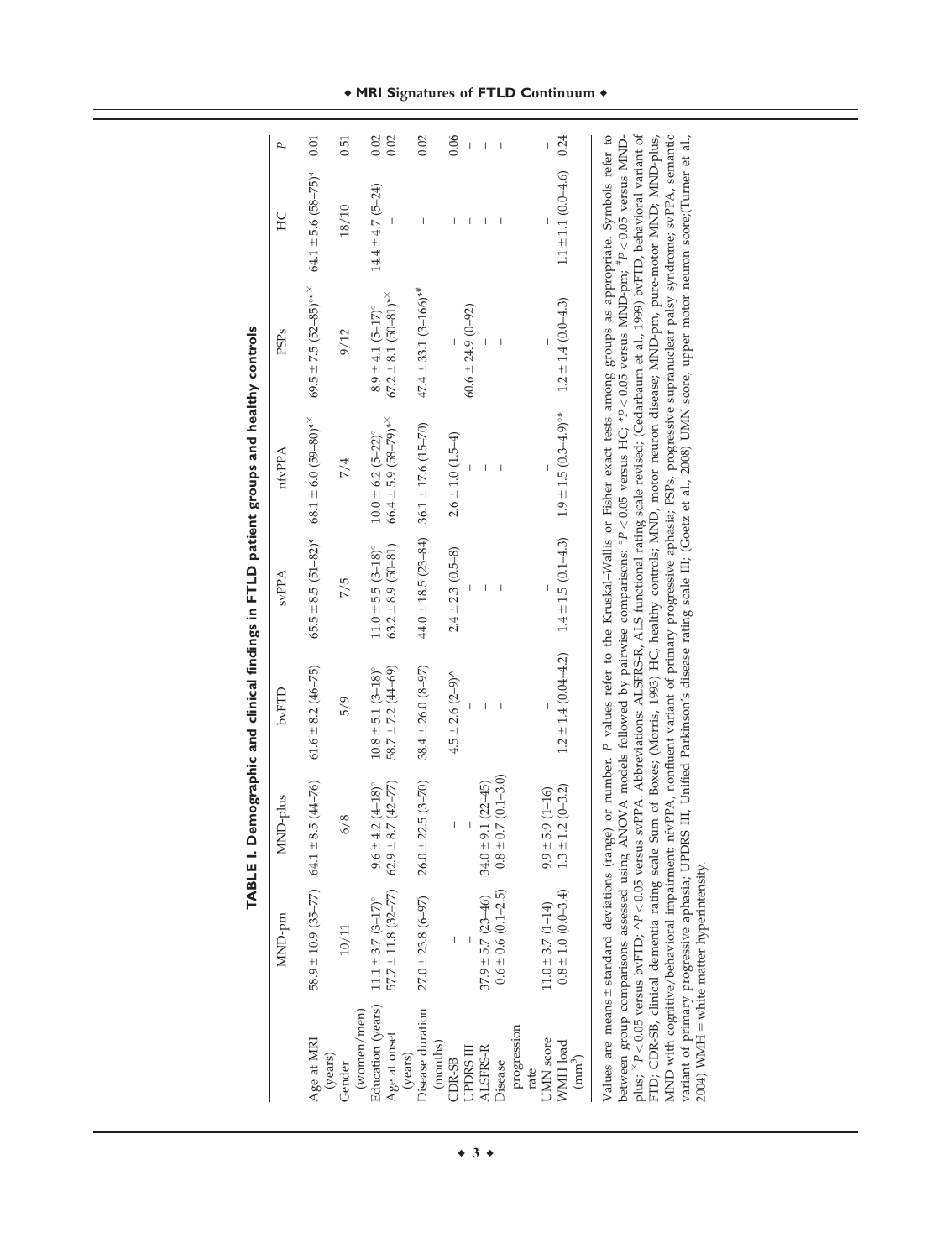defined MND-plus, an MND patient had to have a concomitant bvFTD according to Rascovsky's criteria (Rascovsky et al., 2011), or cognitive impairment or behavioral impairment according to Strong's criteria (Strong et al., 2009). For each patient, an executive-attentive score was computed by transforming raw scores of related cognitive test into Z scores (i.e., by calculating the difference between each subject score and the normative average score, which was then divided by the normative standard deviation of the score). Cognitive tests averaged to obtain the executive-attentive Z score were: the attentive matrices test, digit span backward, Wisconsin Card Sorting Test (WCST) (global score), Raven's colored progressive matrices, Cognitive Estimation Test (CET), Weigl test, phonemic and semantic fluency tests. In addition, in PPA patients, scores for each language domain were transformed in Z score to obtain the following scores: confrontation naming, object knowledge, single word comprehension, written language, repetition, and comprehension of syntactically complex sentences.

## **MRI Acquisition**

Brain MRI scans were obtained using a 3.0 T scanner (Intera, Philips Medical Systems, Best, The Netherlands). The following sequences were obtained from all subjects: (i) T2-weighted spin echo [SE] (repetition time  $[TR] = 3,500$ ms, echo time  $[TE] = 85$  ms, echo train length = 15, flip angle =  $90^{\circ}$ , 22 contiguous 5 mm-thick axial slices with a matrix size = 512  $\times$  512, field of view [FOV] = 230  $\times$ 184 mm<sup>2</sup>); (ii) fluid-attenuated inversion recovery [FLAIR]  $(TR = 11,000 \text{ ms}, TE = 120 \text{ ms}, flip angle = 90^{\circ}, 22 \text{ contigu-}$ ous 5 mm-thick axial slices with a matrix size =  $512 \times 512$ , FOV = 230  $\times$  230 mm<sup>2</sup>); (iii) three-dimensional T1weighted fast field echo (TR =  $25$  ms, TE =  $4.6$  ms, flip  $angle = 30^{\circ}$ , 220 contiguous axial slices with voxel size =  $0.89 \times 0.89 \times 0.8$  mm, matrix size =  $256 \times 256$ , FOV = 230  $\times$  182 mm<sup>2</sup>); and (iv) pulsed-gradient SE echo planar with sensitivity encoding (acceleration factor  $= 2.5$ ,  $TR = 8,986$  ms,  $TE = 80$  ms, 55 contiguous 2.5 mm-thick axial slices, number of acquisitions  $= 2$ ; acquisition matrix  $96 \times 96$ , with an in-plane pixel size of 0.94  $\times$  0.94 mm and a FOV = 240  $\times$  240 mm<sup>2</sup>) and with diffusion gradients applied in 32 noncollinear directions, using a gradient scheme which is standard on this system (gradient overplus) and optimized to reduce echo time as much as possible. The  $b$  factor used was 1,000 s/mm<sup>2</sup>. Fat saturation was performed to avoid chemical shift artifacts. All slices were positioned to run parallel to a line that joins the most infero-anterior and infero-posterior parts of the corpus callosum (CC).

#### **MRI Analysis**

MRI analysis was performed by an experienced observer, blinded to subjects' identity. WM hyperinten-

sities (WMH), if any, were identified on T2-weighted and FLAIR scans. WMH load was measured using the Jim software package (Version 5.0, Xinapse Systems, Northants, UK, [http://www.xinapse.com\)](http://www.xinapse.com).

Voxel-based morphometry (VBM) was performed using SPM8 and the Diffeomorphic Anatomical Registration Exponentiated Lie Algebra (DARTEL) registration method (Ashburner, 2007), as previously described (Canu et al., 2013). Briefly, (i) T1-weighted images were segmented (Ashburner and Friston, 2005) to produce GM, WM, and CSF tissue probability maps in the Montreal Neurological Institute (MNI) space; (ii) tissue segmentations were averaged across participants and smoothed with an 8 mm fullwidth at half-maximum (FWHM) Gaussian kernel to create customized prior probability maps; (iii) original T1 weighted images were segmented a second time using the custom priors to obtain new segmentation and normalization parameters; (iv) T1-weighted images were rigidly aligned (using the rigid-body component of the normalization parameters from step [iii]), segmented into GM and WM (using the segmentation parameters from step [iii]) and resampled to 1.5 mm isotropic voxels; (v) GM and WM segments were simultaneously coregistered using DARTEL; (vi) the flow fields were then applied to the rigidly-aligned segments to warp them to the common DARTEL space and then modulated using the Jacobian determinants. As the DARTEL process warps to a common space that is smaller than the MNI space, we performed an additional transformations as follows: (vii) the modulated images from DARTEL were normalized to the MNI template using an affine transformation estimated from the DARTEL GM template and the a priori GM probability map without resampling ([http://brainmap.wisc.edu/nor](http://brainmap.wisc.edu/normalizeDARTELtoMNI)[malizeDARTELtoMNI\)](http://brainmap.wisc.edu/normalizeDARTELtoMNI). Prior to the statistical computations, the images were smoothed with an 8 mm FWHM Gaussian filter, which allows to capture differences in small structures such as the deep GM nuclei.

DT MRI analysis was performed using the FMRIB software library (FSL) tools [\(http://www.fmrib.ox.ac.uk/fsl/](http://www.fmrib.ox.ac.uk/fsl/fdt/index.html) [fdt/index.html](http://www.fmrib.ox.ac.uk/fsl/fdt/index.html)) and the JIM5 software. The diffusionweighted data were skull-stripped using the Brain Extraction Tool implemented in FSL. Using FMRIB's Linear Image Registration Tool, the two diffusion-weighted scans were coregistered by applying the rigid transformation needed to correct for position between the two  $b_0$  images (T2-weighted, but not diffusion-weighted). The rotation component was also applied to diffusion-weighted directions. Eddy currents correction was performed using the JIM5 software. Then, the two acquisitions were concatenated. The DT was estimated on a voxel-by-voxel basis using DTIfit provided by the FMRIB Diffusion Toolbox. Maps of mean diffusivity (MD), fractional anisotropy (FA), as well as axial and radial diffusivity, were obtained.

Tract-based spatial statistics (TBSS) version 1.2 [\(http://](http://www.fmrib.ox.ac.uk/fsl/tbss/index.html) [www.fmrib.ox.ac.uk/fsl/tbss/index.html\)](http://www.fmrib.ox.ac.uk/fsl/tbss/index.html) was used to perform the multisubject DT MRI analysis (Smith et al., 2006). FA volumes were aligned to a target image using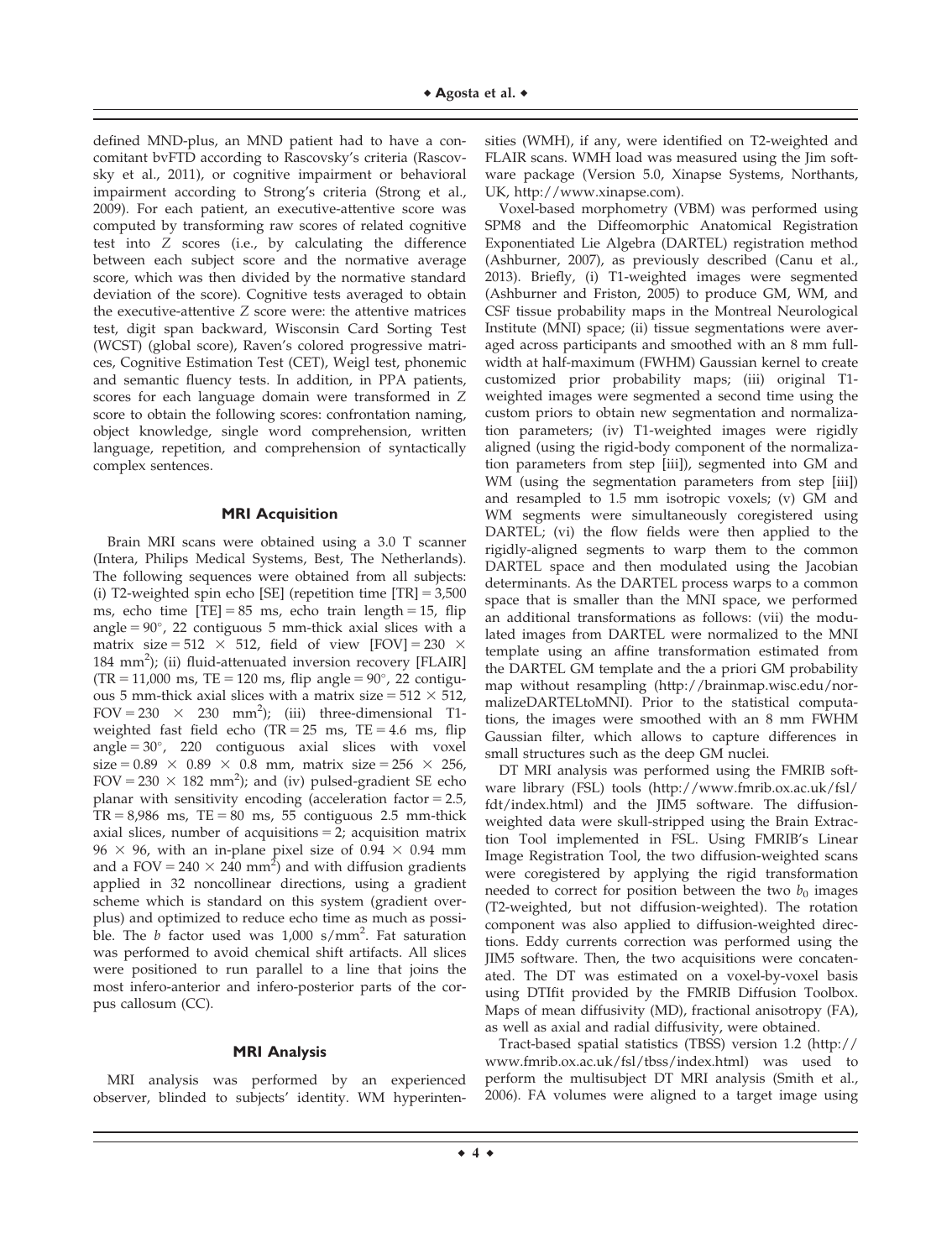the following procedure: (i) the FA template in standard space (provided by FSL) was selected as the target image, (ii) the nonlinear transformation that mapped each subject's FA to the target image was computed using the FMRIB's Nonlinear Image Registration Tool, and (iii) the same transformation was used to align each subject's FA to the standard space. A mean FA image was then created by averaging the aligned individual FA images, and thinned to create a FA skeleton representing WM tracts common to all subjects (Smith et al., 2006). The FA skeleton was thresholded at a value of 0.2 to exclude voxels with low FA values, which are likely to include GM or CSF. Individual MD and FA data were projected onto this common skeleton.

# **Statistical Analysis**

Analyses of covariance were performed to assess GM volume differences between groups, adjusting for age and total intracranial volume. The statistical threshold was set at  $P < 0.05$  family-wise error (FWE)-corrected for multiple comparisons. Results were also tested at  $P < 0.001$ uncorrected.

DT MRI voxelwise statistics were performed to compare FA and MD data between groups using a permutationbased inference tool for nonparametric statistical thresholding ("randomize," number of permutation  $= 5,000$ ), adjusting for age. Statistical maps were thresholded at  $P < 0.05$ , FWE-corrected for multiple comparisons at the cluster level using the threshold-free cluster enhancement option.

Correlations between executive-attentive deficits and brain damage were tested using regression models in SPM8 (total intracranial volume and age-adjusted) and FSL (age-adjusted) ( $P < 0.05$ , FWE-corrected).

# **RESULTS**

# **Demographic, Clinical, Neuropsychological, and Behavioral Findings**

MND-pm group included 15 ALS and six PLS patients, while the MND-plus group included 11 ALS and three PLS cases. MND-pm patients were younger compared with healthy controls and PPA and PSPs patients, and bvFTD patients were younger relative to nfvPPA and PSPs cases (Table I). PSPs patients were older also compared with healthy controls (Table I). All patient groups showed lower years of education compared with healthy controls (Table I). Disease duration was longer in PSPs patients relative to MND cases (Table I). NfvPPA patients had a slightly greater WMH load compared with healthy controls and MND-pm. In all cases, WMHs were aspecific, focal and nonconfluent.

Supporting Information Table e-1 reports the neuropsychological findings. MND-plus included six MND-FTD patients, seven MND-ci, and one MND-bi. As expected,

MND-pm patients did not have cognitive deficits, showing only a slightly reduced phonemic fluency score relative to controls. All other patient groups showed executive-attentive deficits, which were most severe in bvFTD, PSPs, and MND-plus cases, and least severe in PPA. Subtle deficits in verbal memory were detected in all patients but the MND-pm group. Visuospatial abilities were relatively spared except in PSPs. PPA patients showed characteristic language impairment. In addition to bvFTD and seven MND-plus patients, six svPPA, two nfvPPA, and ten PSPs cases reported behavioral abnormalities.

#### **GM: Patients Versus Controls**

VBM analysis showed the expected patterns of GM atrophy (Agosta et al., 2011) in bvFTD and PPA patients relative to controls  $(P < 0.05$ , FWE; Supporting Information Fig. e-1). PSPs patients compared with controls showed only small clusters of GM atrophy of the left inferior frontal gyrus and middle cingulum  $(P < 0.05)$ , FWE; Supporting Information Fig. e-1). MND-pm and MND-plus patients did not show regions of atrophy surviving the correction for multiple comparisons. Findings obtained at  $P < 0.001$  uncorrected are reported in Supporting Information Fig. e-2 for illustrative purposes. Figure 1 shows that all patient groups, with the exception of MND-pm, shared a focal GM atrophy relative to healthy controls which includes the dorsolateral and medial frontal cortex and left insula.

# **GM: Between-Patient Groups (P** < **0.05, FWE)**

BvFTD showed greater GM atrophy relative to MNDpm cases involving the frontal lobes, anterior insula and caudate nuclei bilaterally and the left middle temporal gyrus ( $P < 0.05$ , FWE; Fig. 2; Supporting Information Fig. e-3). In addition, bvFTD showed small regions of greater GM atrophy of anterior cingulum and right putamen compared with MND-plus  $(P < 0.05$ , FWE; Supporting Information Fig. e-3). MND-plus patients showed only a very small cluster of greater atrophy of the supplementary motor area relative to MND-pm cases ( $P < 0.05$ , FWE; Supporting Information Fig. e-3). The other between-patient group comparisons did not show results surviving the correction for multiple comparisons. Findings obtained at  $P < 0.001$  uncorrected are reported in Supporting Information Figure e-4 for illustrative purposes.

# **WM: Patients Versus Controls**

In all patient groups, WM abnormalities were found to extend beyond the locations of GM atrophy  $(P < 0.05$ , FWE; Fig. 1; Supporting Information Figs. e-5 and e-6). The least distributed pattern of WM alterations was found in MND-pm versus controls, showing an increased MD in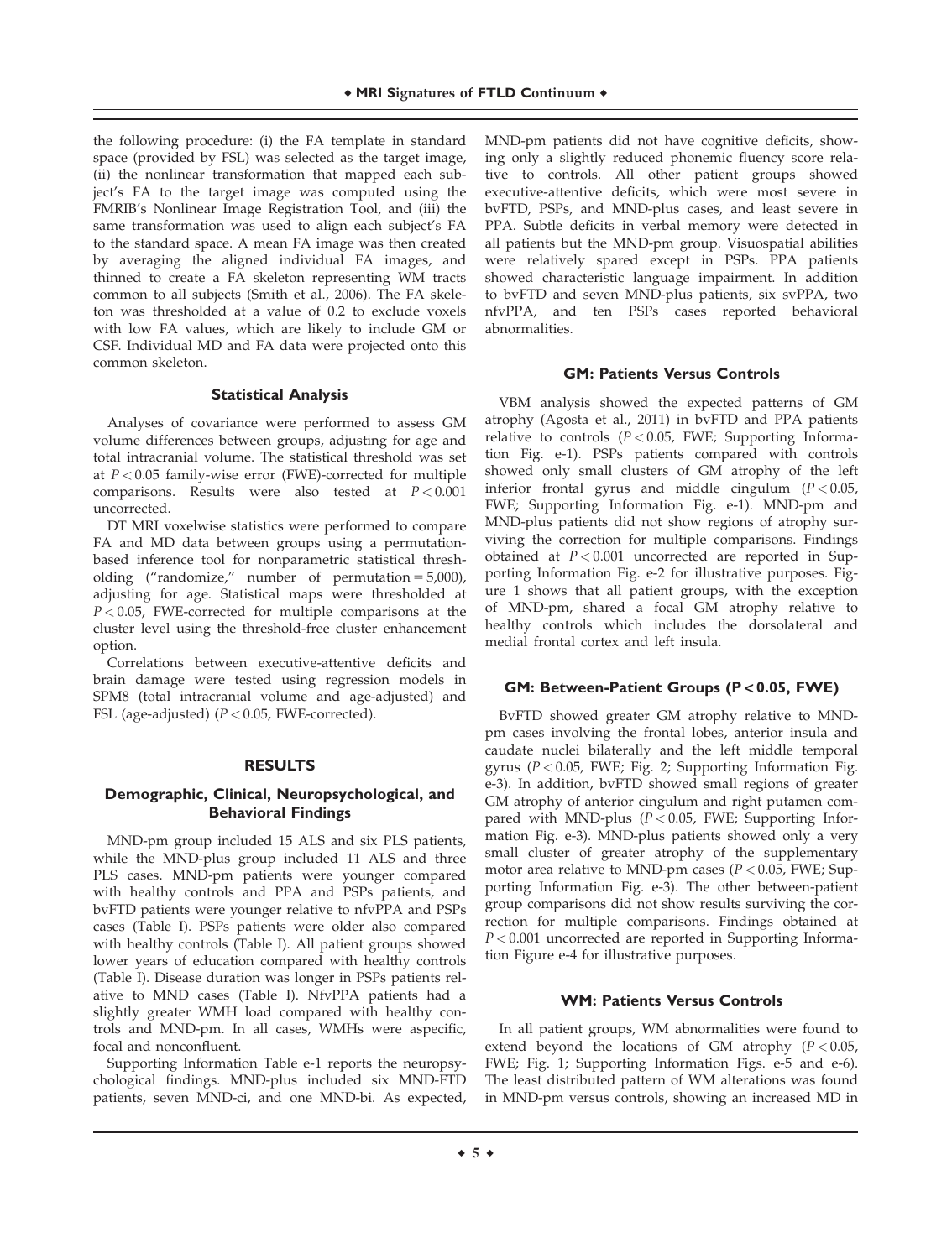

#### **Figure 1.**

Overlapping patterns of GM atrophy and WM damage among FTLD syndromes (with the exception of MND cases with a pure motor syndrome). Top row: areas of overlapping GM atrophy relative to healthy controls. Bottom row: areas of overlapping decreased FA relative to healthy controls. Patients with behavioral variant of FTD, MND with cognitive and/or behavioral impairment, nonfluent/agrammatic and semantic PPA variants, and PSPs showed significant results relative to healthy controls (see Supporting Information figures). The resulting

the bilateral corona radiata underneath the precentral gyri, and a decreased FA in the same regions, extending to the posterior part of the body of CC ( $P < 0.05$ , FWE; Supporting Information Figs. e-5 and e-6). Relative to controls, bvFTD, MND-plus, nfvPPA, and PSPs showed a distributed and pronounced pattern of increased MD and decreased FA involving the CC, orbitofrontal WM, frontoparietal WM, occipital WM, internal capsule, and brainstem, bilaterally  $(P < 0.05$ , FWE; Supporting Information Figs. e-5 and e-6). The temporal WM bilaterally was severely involved in bvFTD, MND-plus, and nfvPPA cases. Relative to controls, PSPs also showed an involvement of the superior cerebellar peduncles (SCP) ( $P < 0.05$ , FWE; Supporting Information Figs. e-5 and e-6). svPPA patients compared with controls showed a predominantly left-sided increased MD of the body of CC, external and internal capsules, orbitofrontal, frontal, anterior temporal and inferior parietal WM, with a relative sparing of the occipital lobes, brainstem, and cerebellum ( $P < 0.05$ , FWE; Supporting Information Fig. e-5). In svPPA, decreased FA

areas of GM atrophy or FA decrease were overlaid on the axial slices of the T1-weighetd template in the MNI standard space (numbers are *Z* coordinates). Color scale indicates the number of patient groups showing GM atrophy or FA decrease relative to healthy controls in each voxel (ranging from 0 to 5 groups). Regions in red are those showing damage in all the clinical phenotypes with the exception of MND cases with a pure motor syndrome.

was less distributed involving the body and genu of CC, and the left superior longitudinal fasciculus (SLF), cingulum, external and internal capsules, and anterior and middle temporal WM ( $P < 0.05$ , FWE; Supporting Information Fig. e-6). Radial diffusivity abnormalities exceeded axial diffusivity alterations in each patient group (data not shown).

An overlapping pattern of WM damage was identified in all clinical phenotypes relative to controls but the MND-pm, including the CC body, external capsule, and SLF bilaterally, and left internal capsule and temporoparietal WM (Fig. 1).

#### **WM: Between-Patient Groups**

# MND-plus v**ersu**s MND-pm

Compared with MND-pm cases, MND-plus showed MD increase of the body of CC and anterior part of the left SLF, and extensive FA decrease involving the whole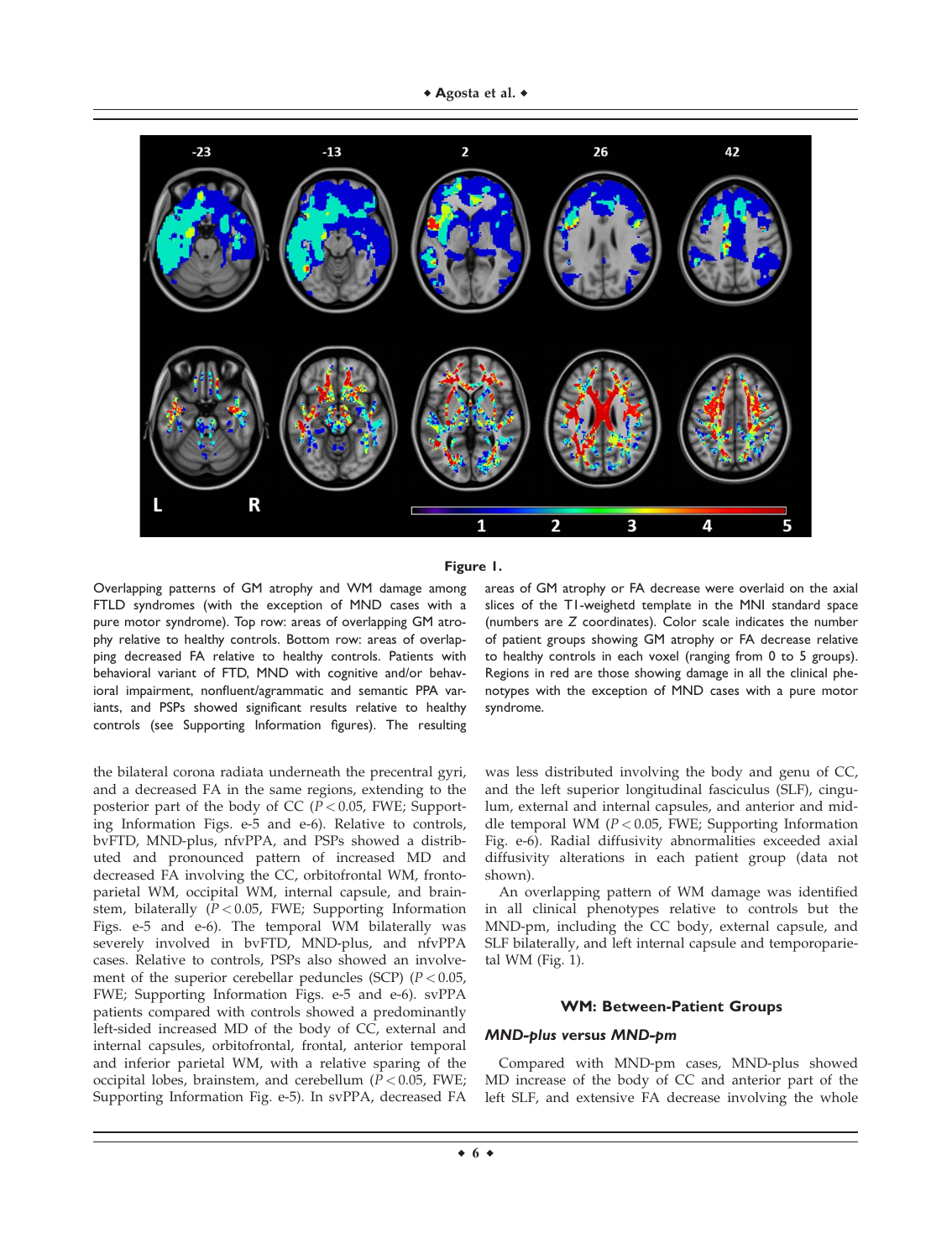

# **Figure 2.**

Between-pathology comparison. Upper two rows: areas of GM atrophy in patients with probable TAU pathology compared with patients with likely TDP-43 pathology and viceversa. Results are overlaid on the axial sections of a T1-weighted template in the MNI standard space in neurological convention (left is left) and displayed at *P* < 0.001 uncorrected (numbers are *Z* coordinates). The color scale indicates T-values. Bottom two rows: areas of

significant increased mean diffusivity (MD, in blue) and decreased fractional anisotropy (FA, in red) in patients with likely TAU pathology compared with patients with likely TDP-43 pathology. The results are overlaid on the axial sections of a FA template in the MNI standard space in neurological convention (left is left), and displayed at *P* < 0.05 FWE-corrected (numbers are *Z* coordinates). The WM skeleton is shown in green.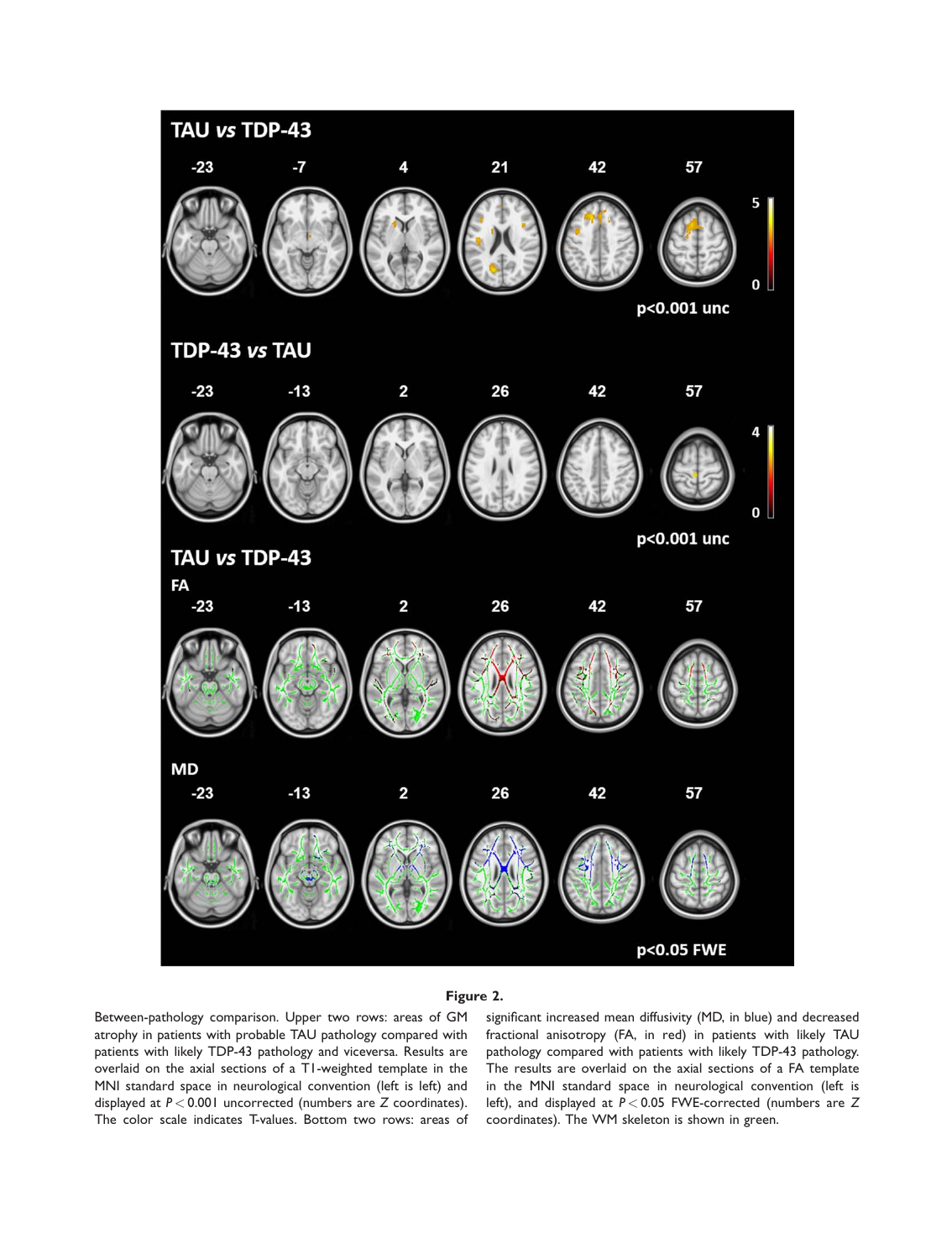WM, including brainstem and cerebellum ( $P < 0.05$ , FWE; Supporting Information Fig. e-7). In MND-pm compared with MND-plus, there were no DT MRI alterations.

### bvFTD versus MND-pm

The patterns of MD increase and FA decrease in bvFTD versus MND-pm resembled those observed in bvFTD versus controls except for the absence of alterations in the brainstem, internal capsule, and corona radiata underneath primary motor cortex for both MD and FA, and of the middle part of the CC for FA  $(P < 0.05$ , FWE; Supporting Information Fig. e-7). The opposite contrast did not show significant results.

#### bvFTD versus MND-plus

BvFTD compared with MND-plus patients showed a significant MD increase of the genu and anterior part of the body of CC, fronto-polar WM bilaterally, and right temporal WM ( $P < 0.05$ , FWE; Supporting Information Fig. e-7). There were no regions of FA decrease in bvFTD versus MND-plus cases. When the opposite comparison was examined, no significant results were found.

#### bvFTD versus nfvPPA

Comparing bvFTD to nfvPPA, there was a significant MD increase in the genu of CC, fronto-polar WM bilaterally, and right anterior temporal WM ( $P < 0.05$ , FWE; Supporting Information Fig. e-7). There were no regions of FA decrease. Compared with bvFTD, nfvPPA patients did not show DT MRI alterations.

# bvFTD versus svPPA

Comparing bvFTD to svPPA, there was an MD increase in the genu and anterior part of the body of CC, and frontal and fronto-polar WM bilaterally (with right predominance) ( $P < 0.05$ , FWE; Supporting Information Fig. e-7). There was a significant FA reduction in the same areas with an additional involvement of the right fronto-parietal SLF and parietal WM ( $P < 0.05$ , FWE; Supporting Information Fig. e-7). Compared with bvFTD, svPPA cases did not show DT MRI alterations.

# bvFTD versus PSPs

Comparing bvFTD to PSPs, there was a significant MD increase in the genu of CC, fronto-polar WM bilaterally, and right temporal WM ( $P < 0.05$ , FWE; Supporting Information Fig. e-7). There were no regions of FA decrease. Compared with bvFTD, PSPs cases did not show DT MRI alterations.

There were no MD or FA differences comparing nfvPPA versus svPPA, PSPs versus nfvPPA, and PSPs versus MND-plus.

#### **Probable FTLD-TAU Versus FTLD-TDP**

MND and svPPA patients were considered likely to have FTLD-TDP, while nfvPPA and PSPs cases likely to harbor FTLD-TAU (Rohrer et al., 2011). No VBM results survived the correction for multiple comparisons. Figure 2 reports VBM findings obtained at  $P < 0.001$  uncorrected. On the contrary, patients with probable FTLD-TAU compared to those with probable FTLD-TDP showed MD increase in the prefrontal WM and body and genu of CC, external and internal capsules, parietal lobes, brainstem, SCP, and inferior cerebellar peduncles ( $P < 0.05$ , FWE; Fig. 2). FA was decreased in the prefrontal WM and body and genu of CC, and in the parietal and occipital WM, bilaterally  $(P < 0.05$  FWE). The opposite contrast did not show regions of MD increase and FA reduction.

# **Relationship Between Executive-Attentive Deficits and Brain Damage (P** < **0.05 FWE)**

Executive-attentive Z scores correlated with GM volume of the prefrontal cortex bilaterally, and MD values of the CC, frontoparietal, and anterior temporal WM (Fig. 3). The correlation with FA values was more distributed, involving the CC and all the WM tracts except for the corticospinal tracts.

### **DISCUSSION**

This study explored the patterns of GM and WM abnormalities in the FTLD continuum including both TAU and TDP-43-associated clinical syndromes. Differently from previous studies, we studied a broader spectrum of FTLD phenotypes, including not only the classic FTLD syndromes (i.e., bvFTD and PPA) but also motor disorders such as MND with or without cognitive/behavioral impairment and PSPs. We showed that: (i) all patient groups, with the exception of MND-pm, shared a focal GM atrophy including the dorsolateral and medial frontal cortex bilaterally and left insula and a largely overlapping pattern of microstructural WM damage involving the genu and body of the CC and ventral frontotemporal and dorsal frontoparietal pathways; (ii) surrounding this shared area of abnormalities, phenotype (symptom)-specific GM and WM regions of damage were found in each variant; and (iii) patients with a high likelihood of an underlying FTLD-TAU had more severe WM damage relative to patients who are likely to harbor a FTLD-TDP pathology, despite a similar pattern of GM atrophy.

In contrast to the initial equation "neurodegenerative disease = GM atrophy/damage," the results we obtained in all clinical phenotypes indicate that in the FTLD spectrum WM damage is more distributed than GM atrophy. This suggests that "diffuse" WM abnormalities are unlikely to relate solely to GM atrophy or axonal loss. A key pathophysiologic role of WM alterations in FTLD syndromes is also suggested by MRI evidence in asymptomatic mutation carriers (Dopper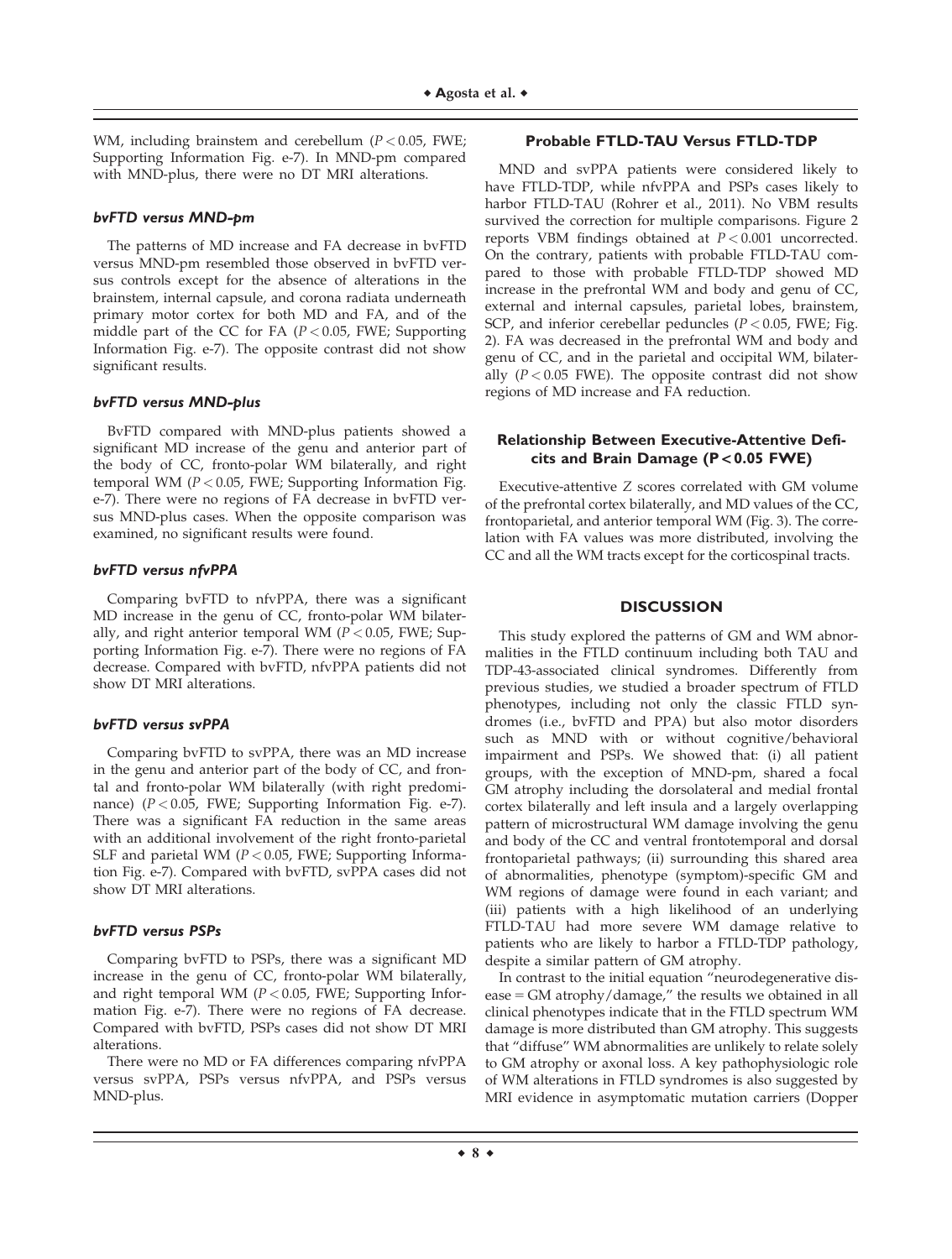



Correlation analysis. Upper row: GM volumes correlating with the executive-attentive *Z* score across the FTLD spectrum. Results are overlaid on the axial sections of a T1-weighted template in the MNI standard space in neurological convention (left is left) and displayed at *P* < 0.05, FWE-corrected (numbers are *Z* coordinates). The color scale indicates *T*-values. Bottom rows: correlations of mean diffusivity (MD, in blue) and fractional ani-

et al., 2013; Pievani et al., 2014). Although DT MRI abnormalities are not a marker of FTLD, these findings are in keeping with data reporting abundant tau/TDP pathology in glial cells and altered axonal transport in FTLD cases (Brettschneider et al., 2013, 2014; Forman et al., 2002; Neumann et al., 2007; Zhukareva et al., 2006), as discussed later in this article. Of note, in all the FTLD-related syndromes

sotropy (FA, in red) values with the executive-attentive *Z* score across the FTLD spectrum. The results are overlaid on the axial sections of a FA template in the MNI standard space in neurological convention (left is left), and displayed at *P* < 0.05, FWEcorrected (numbers are *Z* coordinates). The WM skeleton is shown in green.

we observed a more distributed pattern of radial diffusivity abnormalities compared with axial diffusivity alterations, confirming the evidence that radial diffusivity is likely to be the most sensitive DT MRI measure for such a pathology (Agosta et al., 2012; Dopper et al., 2013; Sajjadi et al., 2013).

When we looked at the similarities across clinical phenotypes of the FTLD spectrum, overlapping patterns of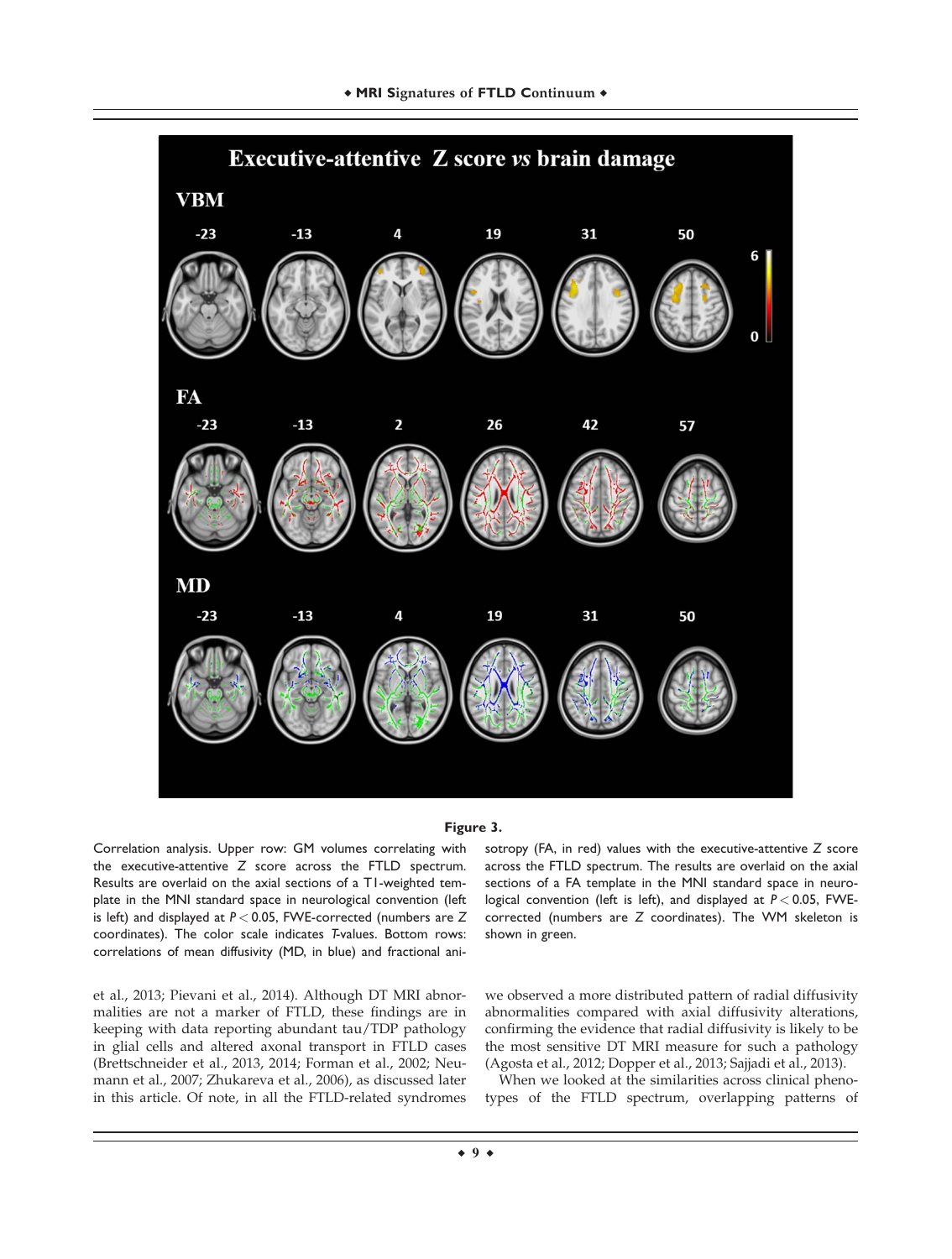damage were observed. The dorsolateral and medial frontal cortices and left insula were found to be atrophic in all groups, except for MND-pm, but with a clear gradient in severity and extension from bvFTD and svPPA (more atrophy), to PSPs, nfvPPA, and MND-plus (less atrophy). In addition, bvFTD, MND-plus, PPA, and PSPs patients shared a similarly large and severe pattern of damage to the body and genu of the CC and main frontotemporal and frontoparietal WM tracts. The shared anterior anatomic involvement in the FTLD phenotypes targets the executive-attentive network and its main WM connections, in agreement with the partially overlapping executive difficulties and behavioral abnormalities of these patients. In keeping with this hypothesis, we found that atrophy of the dorsolateral frontal cortex and damage to the CC frontal connections correlated with the executive-attentive deficits across the whole spectrum of disorders.

Beside the core network affected in FTLD regardless the clinical phenotype, each patient group was characterized by uniquely affected regions, which closely matched the dominant phenotype in each variant. Consistent with previous literature (Chiò et al., 2014), MND with or without cognitive/neuropsychiatric impairment showed the most severe GM and WM damage to the motor network. In line with their prominent behavioral disturbances, patients with bvFTD showed greater involvement of limbic/paralimbic circuits relative to other syndromes (Seeley et al., 2008). Consistent with their dominant language deficits, the two PPA variants showed the classical pattern of left greater than right damage, centered on the anterior temporal regions in svPPA and inferior frontal cortex in nfvPPA (Galantucci et al., 2011; Gorno-Tempini et al., 2004). The selective involvement of the SCP in PSPs agrees with the pathological observation of demyelination and microgliosis in these tracts (Ishizawa et al., 2000) and a number of previous MRI studies (Whitwell et al., 2011).

Our data, taken in their completeness, can be discussed in the framework of the so-called network-based hypothesis of pathology propagation in neurodegenerative diseases (Soto, 2012). In each clinical phenotype, unique brain areas are thought to be selectively vulnerable for FTLD pathology at onset, that is, the motor network in MND, the salience network in bvFTD, the language network in PPA, and the cerebello-thalamic-cortical network in PSPs. Then, as the condition progresses, misfolded proteins would spread travelling along the main anatomical connections of the initially involved area throughout the distributed neural system with which the focal site of onset communicates, that is, the executive network. This would ultimately result in a convergence of damage among the different subtypes to the core network, with differences due to the focal site of onset. Although speculative, this model might explain the phenotypic diversity of these conditions as well as the clinical overlap in executive and behavioral deficits with progression of the disease. Increasing evidence of the ability of tau (Clavaguera et al., 2013; Rabano et al., 2014) and, less conclusively, TDP-43

(Brettschneider et al., 2013, 2014; Nonaka et al., 2013) to propagate transsynaptically through well-established brain anatomical pathways has been reported.

It is also worth pointing out that, although a remarkable topographic overlap was observed across the spectrum, we also observed some differences between phenotypes within the common pattern of damage in terms of both injury severity and relative involvement of GM and WM tissues. This could be explained by differences in the underlying TAU or TDP-43 pathology. Indeed, the burden of WM degeneration is different depending on the type of FTLD pathology and may differ even among the distinct subtypes of tau and TDP-43. A recent pathological study demonstrated that FTLD-TAU have greater WM pathology relative to FTLD-TDP cases (McMillan et al., 2013). A few neuroimaging studies reported a more severe WM involvement in FTLD-TAU relative to FTLD-TDP cases using atrophy (Caso et al., 2014; Kim et al., 2007) or DT MRI measures (McMillan et al., 2013; Sajjadi et al., 2013), including path-proven cases. In our study, TBSS analysis showed a strikingly more severe WM damage in likely FTLD-TAU compared with likely FTLD-TDP cases, despite they had only a slightly more distributed pattern of GM atrophy. Biological and pathological features of FTLD-TAU (Forman et al., 2002; Zhukareva et al., 2002, 2006) and FTLD-TDP (Brettschneider et al., 2013, 2014; Neumann et al., 2007) can contribute to explain our neuroimaging findings. Together with previous studies (McMillan et al., 2013; Sajjadi et al., 2013), our data suggest that WM features may have the potential to differentiate the two major types of FTLD pathology in vivo. Certainly, we cannot exclude that some of the differences we observed may reflect the phenotypical variations. For instance, PSPs patients were older and had a longer disease duration relative to MND-pm patients. It is remarkable, however, that we found a greater WM damage in FTLD-TAU relative to FTLD-TDP cases but not GM differences, while an older age and a longer disease duration should affect both WM and GM.

This study is not without limitations. The most important is the lack of pathological confirmation of our cases, which may lessen the validity of the TAU versus TDP comparisons. However, in cases of typical clinical presentations of MND or PSPs, the likelihood of underlying TDP-43 and tauopathy, respectively, is extremely high (Rohrer et al., 2011). Pathological heterogeneity is higher in PPA. That said, we included only PPA patients with no AD-like CSF biomarkers. Furthermore, previous clinicopathological studies indicate that TDP-43 is the typical pathology in svPPA whereas tauopathies are relatively rare (Rohrer et al., 2011), and similar results were obtained when nfvPPA patients were excluded from the FTLD-TAU group (data not shown). Of course, the final goal of this kind of research is the in vivo FTLD pathological differentiation among patients with the same clinical phenotype, for example, bvFTD-TAU and bvFTD-TDP cases. Second, the number of patients enrolled in each clinical group was relatively small, especially for PPA and MND-plus,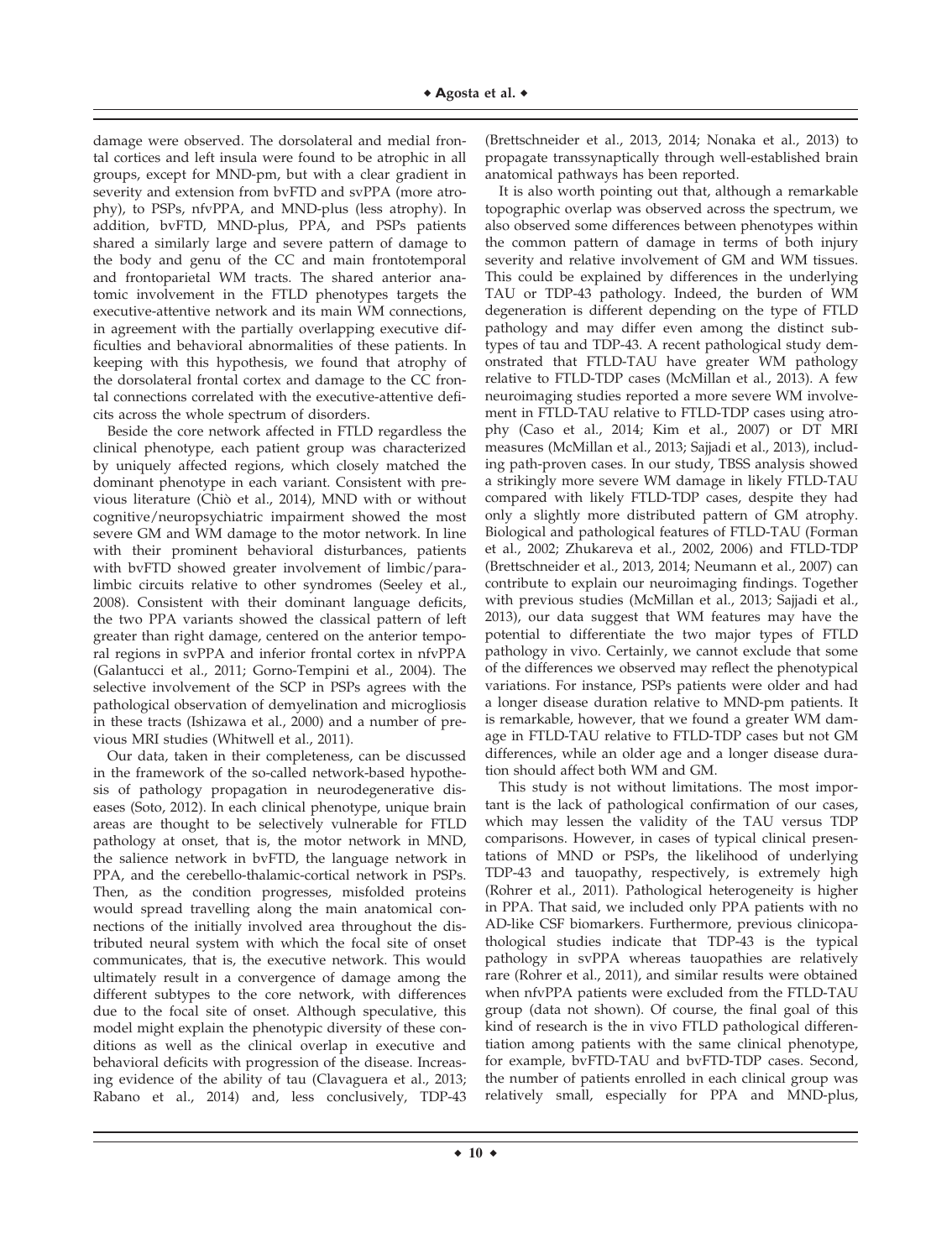reflecting the rarity of these conditions. Finally, future studies comparing GM and WM signatures across the FTLD spectrum should also include patients with CBS for a full coverage of all variants of this condition.

In conclusion, our findings strengthen the notion of a continuum between the FTLD clinical syndromes showing that the frontal cortex and, even more, its main WM connections may represent the common target of neurodegeneration in these conditions. The topographic pattern of damage that we observed also supports the notion that a prion-like propagation of protein aggregates underlies the stereotyped progression of neurodegenerative diseases, including FTLD. Finally, our findings agree with the concept that an underlying FTLD pathology determines a more distributed WM disruption than GM atrophy, and that WM damage in likely FTLD-TAU cases may be greater than in patients with likely FTLD-TDP. Larger, longitudinal studies including patients with path-proven diagnoses are now warranted to test the hypothesis of predictable disease spread and to better address the specific signatures of this disease spectrum.

# **ACKNOWLEDGMENTS**

Conflicts of Interest: F. Agosta serves on the editorial board of the Journal of Neurology; has received speaker honoraria from Bayer Schering Pharma, Biogen Idec, Sanofi Aventis, and Serono Symposia International Foundation; and receives research supports from the Italian Ministry of Health, and AriSLA (Fondazione Italiana di Ricerca per la SLA). S. Galantucci, G. Magnani, A. Marcone, D. Martinelli, M.A. Volontè, N. Riva, S. Iannaccone, P.M. Ferraro, F. Caso, and A. Falini report no disclosures. A. Chiò serves on the editorial board of Amyotrophic Lateral Sclerosis and Frontotemporal Degeneration; has served on scientific advisory boards for Biogen Idec, Cytokinetics Inc. and Italfarmaco; receives research support from the Italian Ministry of Health, Italian Ministry of University and Research, European Communities, Regione Piemonte, Compagnia di San Paolo, Agenzia Italiana per la Ricerca sulla SLA (ARISLA), Fondazione Vialli e Mauro Onlus, and Federazione Italiana Giuoco Calcio (FIGC). G. Comi has received compensation for consulting services and/or speaking activities from Novartis, Teva Pharmaceutical Ind., Sanofi, Genzyme, Merck Serono, Biogen, Bayer, Actelion, Serono Symposia International Foundation, Almirall, Chugai and Receptos. M. Filippi is Editor-in-Chief of the Journal of Neurology; serves on scientific advisory boards for Teva Pharmaceutical Industries and Genmab A/S; has received compensation for consulting services and/or speaking activities from Bayer Schering Pharma, Biogen Idec, Genmab A/S, Merck Serono, and Teva Pharmaceutical Industries; and receives research support from Bayer Schering Pharma, Biogen Idec, Genmab A/S, Merck Serono, Teva Pharmaceutical Industries, Italian Ministry of Health, Fondazione Italiana Sclerosi Multipla, Cure PSP, the Jacques and Gloria Gossweiler Foundation (Switzerland), and the Alzheimer's Drug Discovery Foundation.

# **REFERENCES**

- Agosta F, Canu E, Sarro L, Comi G, Filippi M (2011): Neuroimaging findings in frontotemporal lobar degeneration spectrum of disorders. Cortex 48:389–413.
- Agosta F, Scola E, Canu E, Marcone A, Magnani G, Sarro L, Copetti M, Caso F, Cerami C, Comi G, Cappa SF, Falini A, Filippi M (2012): White matter damage in frontotemporal lobar degeneration spectrum. Cereb Cortex 22:2705–2714.
- Ashburner J (2007): A fast diffeomorphic image registration algorithm. Neuroimage 38:95–113.
- Ashburner J, Friston KJ (2005): Unified segmentation. Neuroimage 26:839–851.
- Brettschneider J, Del Tredici K, Toledo JB, Robinson JL, Irwin DJ, Grossman M, Suh E, Van Deerlin VM, Wood EM, Baek Y, Kwong L, Lee EB, Elman L, McCluskey L, Fang L, Feldengut S, Ludolph AC, Lee VM, Braak H, Trojanowski JQ (2013): Stages of pTDP-43 pathology in amyotrophic lateral sclerosis. Ann Neurol 74:20–38.
- Brettschneider J, Del Tredici K, Irwin DJ, Grossman M, Robinson JL, Toledo JB, Fang L, Van Deerlin VM, Ludolph AC, Lee VM, Braak H, Trojanowski JQ (2014): Sequential distribution of pTDP-43 pathology in behavioral variant frontotemporal dementia (bvFTD). Acta Neuropathol 127:423–439.
- Brooks BR, Miller RG, Swash M, Munsat TL (2000): El Escorial revisited: Revised criteria for the diagnosis of amyotrophic lateral sclerosis. Amyotroph Lateral Scler Other Motor Neuron Disord 1:293–299.
- Canu E, Agosta F, Spinelli EG, Magnani G, Marcone A, Scola E, Falautano M, Comi G, Falini A, Filippi M (2013): White matter microstructural damage in Alzheimer's disease at different ages of onset. Neurobiol Aging 34:2331–2340.
- Caso F, Mandelli ML, Henry M, Gesierich B, Bettcher BM, Ogar J, Filippi M, Comi G, Magnani G, Sidhu M, Trojanowski JQ, Huang EJ, Grinberg LT, Miller BL, Dronkers N, Seeley WW, Gorno-Tempini ML (2014): In vivo signatures of nonfluent/ agrammatic primary progressive aphasia caused by FTLD pathology. Neurology 82:239–247.
- Cedarbaum JM, Stambler N, Malta E, Fuller C, Hilt D, Thurmond B, Nakanishi A (1999): The ALSFRS-R: a revised ALS functional rating scale that incorporates assessments of respiratory function. BDNF ALS Study Group (Phase III). J Neurol Sci 169:13–21.
- Chiò A, Pagani M, Agosta F, Calvo A, Cistaro A, Filippi M (2014): Neuroimaging in amyotrophic lateral sclerosis: Systematic insight into structural and functional changes. Lancet Neurol 13:1228–1240.
- Clavaguera F, Lavenir I, Falcon B, Frank S, Goedert M, Tolnay M (2013): "Prion-like" templated misfolding in tauopathies. Brain Pathol 23:342–349.
- Dopper EG, Rombouts SA, Jiskoot LC, Heijer T, de Graaf JR, Koning I, Hammerschlag AR, Seelaar H, Seeley WW, Veer IM, van Buchem MA, Rizzu P, van Swieten JC (2013): Structural and functional brain connectivity in presymptomatic familial frontotemporal dementia. Neurology 80:814–823.
- Forman MS, Zhukareva V, Bergeron C, Chin SS, Grossman M, Clark C, Lee VM, Trojanowski JQ (2002): Signature tau neuropathology in gray and white matter of corticobasal degeneration. Am J Pathol 160:2045–2053.
- Galantucci S, Tartaglia MC, Wilson SM, Henry ML, Filippi M, Agosta F, Dronkers NF, Henry RG, Ogar JM, Miller BL, Gorno-Tempini ML (2011): White matter damage in primary progressive aphasias: A diffusion tensor tractography study. Brain 134:3011–3029.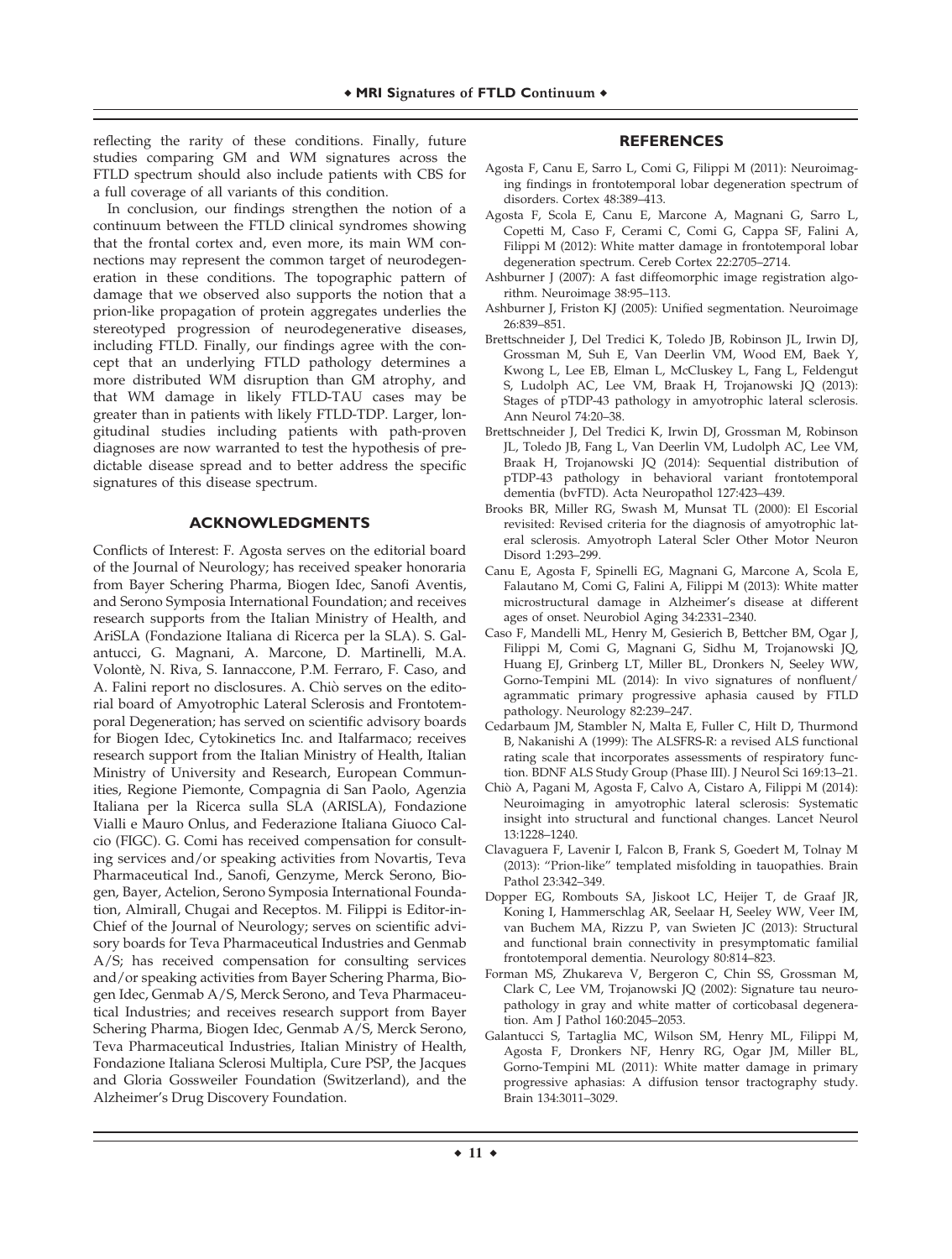- Goetz CG, Tilley BC, Shaftman SR, Stebbins GT, Fahn S, Martinez-Martin P, Poewe W, Sampaio C, Stern MB, Dodel R, Dubois B, Holloway R, Jankovic J, Kulisevsky J, Lang AE, Lees A, Leurgans S, LeWitt PA, Nyenhuis D, Olanow CW, Rascol O, Schrag A, Teresi JA, van Hilten JJ, LaPelle N, Movement Disorder Society URTF (2008): Movement Disorder Societysponsored revision of the Unified Parkinson's Disease Rating Scale (MDS-UPDRS): scale presentation and clinimetric testing results. Mov Disord 23:2129–2170.
- Gorno-Tempini ML, Dronkers NF, Rankin KP, Ogar JM, Phengrasamy L, Rosen HJ, Johnson JK, Weiner MW, Miller BL (2004): Cognition and anatomy in three variants of primary progressive aphasia. Ann Neurol 55:335–346.
- Gorno-Tempini ML, Hillis AE, Weintraub S, Kertesz A, Mendez M, Cappa SF, Ogar JM, Rohrer JD, Black S, Boeve BF, Manes F, Dronkers NF, Vandenberghe R, Rascovsky K, Patterson K, Miller BL, Knopman DS, Hodges JR, Mesulam MM, Grossman M (2011): Classification of primary progressive aphasia and its variants. Neurology 76:1006–1014.
- Irwin DJ, Cairns NJ, Grossman M, McMillan CT, Lee EB, Van Deerlin VM, Lee VM, Trojanowski JQ: Frontotemporal lobar degeneration: Defining phenotypic diversity through personalized medicine. Acta Neuropathol (in press). [epub ahead of print 31 Dec 2014; doi: 10.1007/s00401-014-1380-1]
- Ishizawa K, Lin WL, Tiseo P, Honer WG, Davies P, Dickson DW (2000): A qualitative and quantitative study of grumose degeneration in progressive supranuclear palsy. J Neuropathol Exp Neurol 59:513–524.
- Kim EJ, Rabinovici GD, Seeley WW, Halabi C, Shu H, Weiner MW, DeArmond SJ, Trojanowski JQ, Gorno-Tempini ML, Miller BL, Rosen HJ (2007): Patterns of MRI atrophy in tau positive and ubiquitin positive frontotemporal lobar degeneration. J Neurol Neurosurg Psychiatry 78:1375-1378.
- Lillo P, Mioshi E, Burrell JR, Kiernan MC, Hodges JR, Hornberger M (2012): Grey and white matter changes across the amyotrophic lateral sclerosis-frontotemporal dementia continuum. PLoS One 7:e43993.
- Litvan I, Agid Y, Calne D, Campbell G, Dubois B, Duvoisin RC, Goetz CG, Golbe LI, Grafman J, Growdon JH, Hallett M, Jankovic J, Quinn NP, Tolosa E, Zee DS (1996): Clinical research criteria for the diagnosis of progressive supranuclear palsy (Steele-Richardson-Olszewski syndrome): Report of the NINDS-SPSP international workshop. Neurology 47:1–9.
- McMillan CT, Irwin DJ, Avants BB, Powers J, Cook PA, Toledo JB, McCarty Wood E, Van Deerlin VM, Lee VM, Trojanowski JQ, Grossman M (2013): White matter imaging helps dissociate tau from TDP-43 in frontotemporal lobar degeneration. J Neurol Neurosurg Psychiatry 84:949–955.
- Morris JC (1993): The Clinical Dementia Rating (CDR): current version and scoring rules. Neurology 43:2412–2414.
- Neumann M, Sampathu DM, Kwong LK, Truax AC, Micsenyi MC, Chou TT, Bruce J, Schuck T, Grossman M, Clark CM, McCluskey LF, Miller BL, Masliah E, Mackenzie IR, Feldman H, Feiden W, Kretzschmar HA, Trojanowski JQ, Lee VM (2006): Ubiquitinated TDP-43 in frontotemporal lobar degeneration and amyotrophic lateral sclerosis. Science 314:130– 133.
- Neumann M, Kwong LK, Truax AC, Vanmassenhove B, Kretzschmar HA, Van Deerlin VM, Clark CM, Grossman M, Miller BL, Trojanowski JQ, Lee VM (2007): TDP-43-positive white matter pathology in frontotemporal lobar degeneration with ubiquitinpositive inclusions. J Neuropathol Exp Neurol 66:177–183.
- Nonaka T, Masuda-Suzukake M, Arai T, Hasegawa Y, Akatsu H, Obi T, Yoshida M, Murayama S, Mann DM, Akiyama H, Hasegawa M (2013): Prion-like properties of pathological TDP-43 aggregates from diseased brains. Cell Rep 4:124–134.
- Pievani M, Paternico D, Benussi L, Binetti G, Orlandini A, Cobelli M, Magnaldi S, Ghidoni R, Frisoni GB (2014): Pattern of structural and functional brain abnormalities in asymptomatic granulin mutation carriers. Alzheimers Dement 10:S354– S363.
- Pringle CE, Hudson AJ, Munoz DG, Kiernan JA, Brown WF, Ebers GC (1992): Primary lateral sclerosis. Clinical features, neuropathology and diagnostic criteria. Brain 115(Pt. 2):495– 520.
- Rabano A, Rodal I, Cuadros R, Calero M, Hernandez F, Avila J (2014): Argyrophilic grain pathology as a natural model of tau propagation. J Alzheimers Dis 40:S123–S133.
- Rascovsky K, Hodges JR, Knopman D, Mendez MF, Kramer JH, Neuhaus J, van Swieten JC, Seelaar H, Dopper EG, Onyike CU, Hillis AE, Josephs KA, Boeve BF, Kertesz A, Seeley WW, Rankin KP, Johnson JK, Gorno-Tempini ML, Rosen H, Prioleau-Latham CE, Lee A, Kipps CM, Lillo P, Piguet O, Rohrer JD, Rossor MN, Warren JD, Fox NC, Galasko D, Salmon DP, Black SE, Mesulam M, Weintraub S, Dickerson BC, Diehl-Schmid J, Pasquier F, Deramecourt V, Lebert F, Pijnenburg Y, Chow TW, Manes F, Grafman J, Cappa SF, Freedman M, Grossman M, Miller BL (2011): Sensitivity of revised diagnostic criteria for the behavioural variant of frontotemporal dementia. Brain 134:2456–2477.
- Rohrer JD, Lashley T, Schott JM, Warren JE, Mead S, Isaacs AM, Beck J, Hardy J, de Silva R, Warrington E, Troakes C, Al-Sarraj S, King A, Borroni B, Clarkson MJ, Ourselin S, Holton JL, Fox NC, Revesz T, Rossor MN, Warren JD (2011): Clinical and neuroanatomical signatures of tissue pathology in frontotemporal lobar degeneration. Brain 134:2565–2581.
- Sajjadi SA, Acosta-Cabronero J, Patterson K, Diaz-de-Grenu LZ, Williams GB, Nestor PJ (2013): Diffusion tensor magnetic resonance imaging for single subject diagnosis in neurodegenerative diseases. Brain 136:2253–2261.
- Seeley WW, Crawford R, Rascovsky K, Kramer JH, Weiner M, Miller BL, Gorno-Tempini ML (2008): Frontal paralimbic network atrophy in very mild behavioral variant frontotemporal dementia. Arch Neurol 65:249–255.
- Smith SM, Jenkinson M, Johansen-Berg H, Rueckert D, Nichols TE, Mackay CE, Watkins KE, Ciccarelli O, Cader MZ, Matthews PM, Behrens TE (2006): Tract-based spatial statistics: Voxelwise analysis of multi-subject diffusion data. Neuroimage 31:1487–1505.
- Soto C (2012): Transmissible proteins: Expanding the prion heresy. Cell 149:968–977.
- Strong MJ, Grace GM, Freedman M, Lomen-Hoerth C, Woolley S, Goldstein LH, Murphy J, Shoesmith C, Rosenfeld J, Leigh PN, Bruijn L, Ince P, Figlewicz D (2009): Consensus criteria for the diagnosis of frontotemporal cognitive and behavioural syndromes in amyotrophic lateral sclerosis. Amyotroph Lateral Scler 10:131–46.
- Tovar-Moll F, de Oliveira-Souza R, Bramati IE, Zahn R, Cavanagh A, Tierney M, Moll J, Grafman J (2014): White matter tract damage in the behavioral variant of frontotemporal and corticobasal dementia syndromes. PLoS One 9:e102656.
- Turner MR, Cagnin A, Turkheimer FE, Miller CC, Shaw CE, Brooks DJ, Leigh PN, Banati RB (2004): Evidence of widespread cerebral microglial activation in amyotrophic lateral